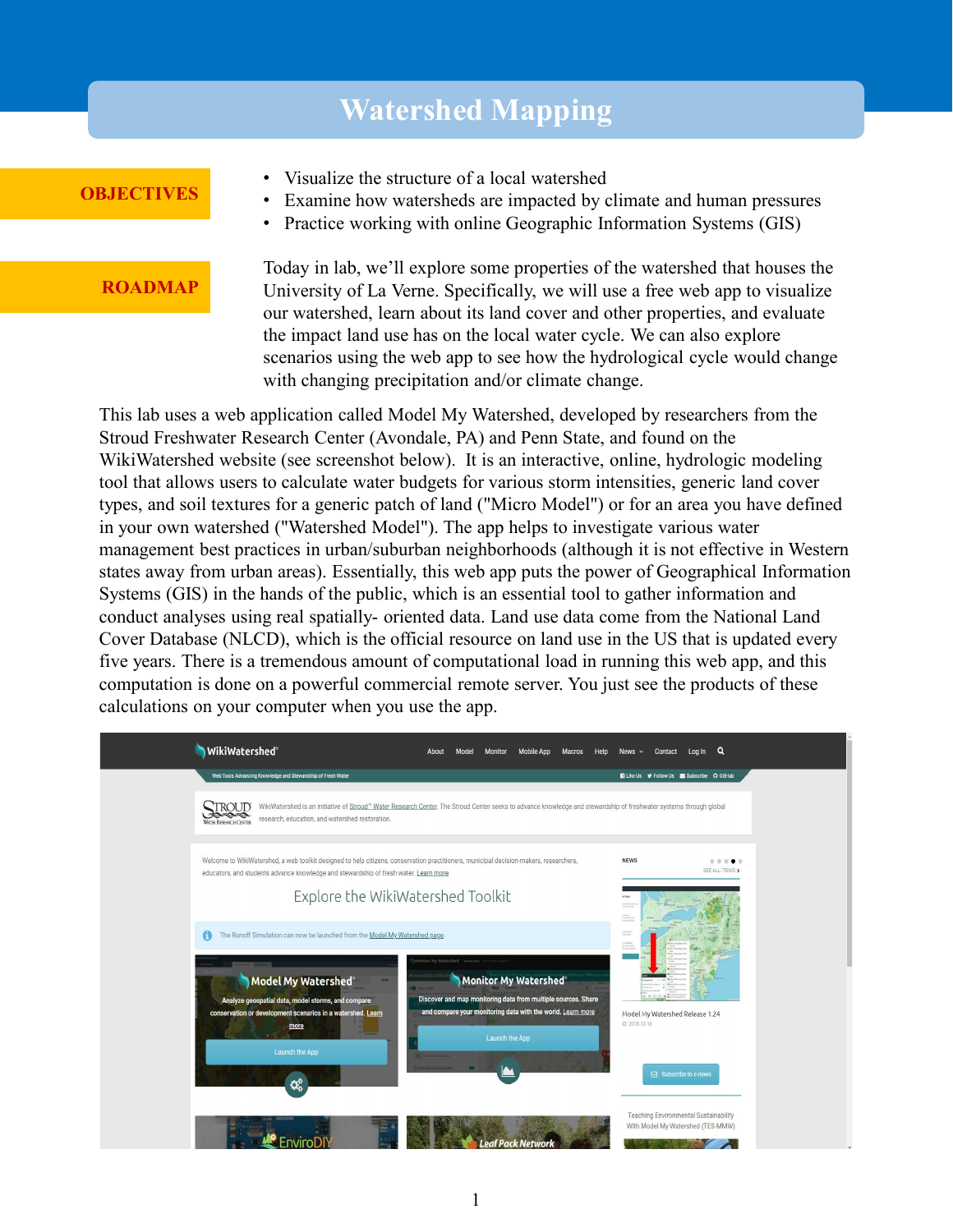### **Background: What's a Watershed?**

#### **THE SCIENCE**

A **watershed** delineates the land area over which precipitation and runoff flow to reach a stream and its outlet, usually a reservoir, lake, or the ocean. Imagine a watershed as a bowl, with the outlet of your focal stream or river being the water that gathers in the bottom.

A watershed typically includes not one stream, but many. We can describe interconnected waterways according to their **stream order** (see diagram in left margin). First order streams sit at the top of a watershed, arising from groundwater springs, snow melt, or other precipitation. When two first order streams merge, they form a second order stream. Second order streams come together to make third order streams, and so on until the waterway reaches its end.

#### **THE ISSUE**

Studying a single river in isolation doesn't give us the whole picture. Delineating watersheds allows us to broaden our understanding of hydrology and consider the path water takes to reach our focal river or bay, often traveling through other waterways or over land with varying exposure to pollutants, development, and protected status. What happens upstream affects everything downstream!

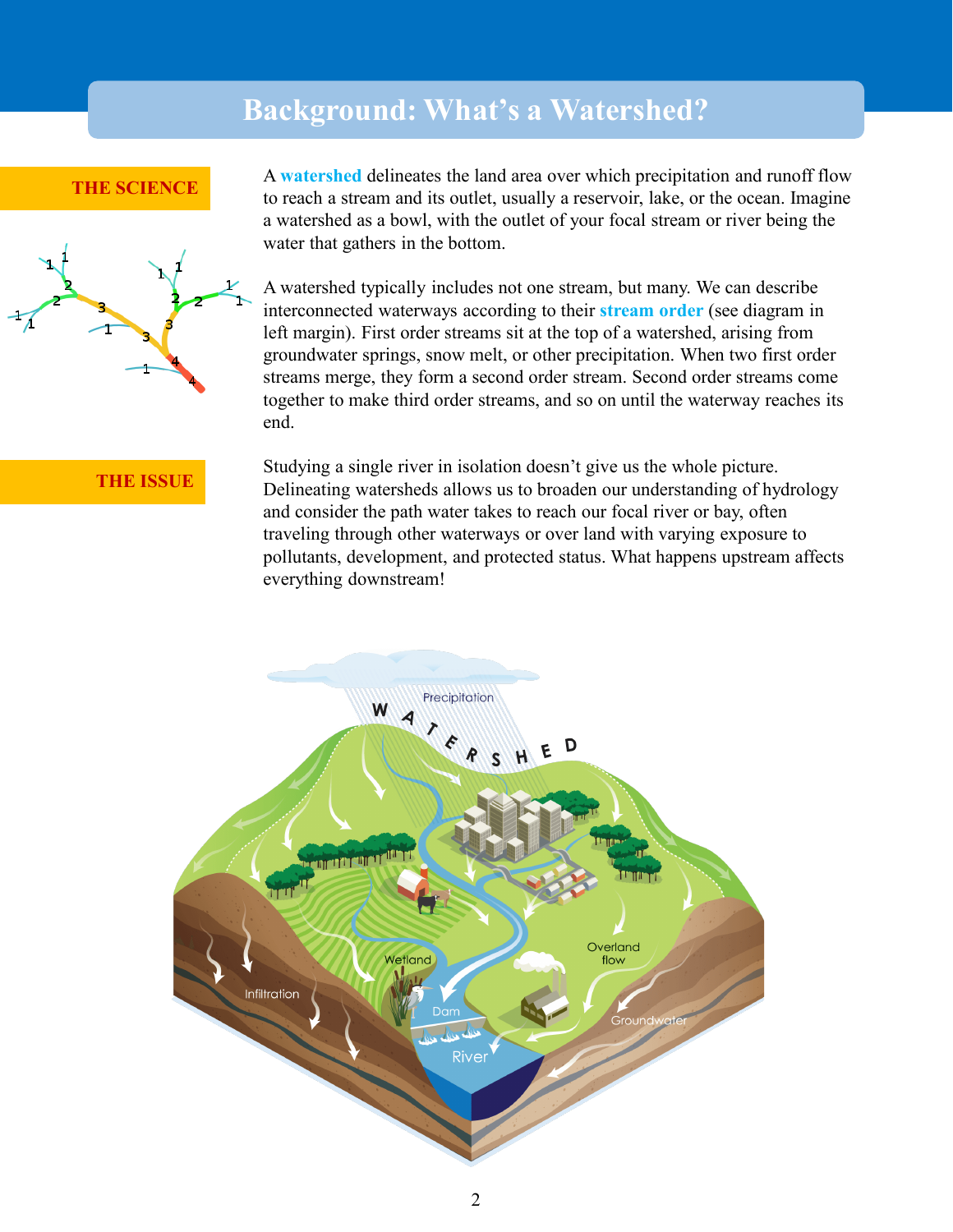## **Finding Your Watershed**

| Name |  |
|------|--|
|------|--|

First, open a web browser and navigate to **[www.wikiwatershed.org](http://www.wikiwatershed.org/)**. You should see the screen from page one of this lab. You will see a variety of useful tools related to water quality available. Find the "Model My Watershed" box and click on "Launch the App."

To the left of the interactive map, click "Get Started." Use the interactive map or the search bar at the top right to navigate to Seal Beach, CA, which is where La Verne's watershed eventually drains into San Pedro Bay. To activate the stream network, find the "Layers" box on your screen. Under the "Streams" tab, click on "Continental US Medium Resolution Stream Network." This adds a layer of data that includes southern California streams.

Next select your watershed. Find the stream that is closest to Seal Beach (this should be the San Gabriel River). On the left-hand menu, click on 'Delineate Watershed,' select 'Continental US Medium Resolution' from the dropdown menu, then move the cross to the point right on the stream nearest its end. When you do, the entire watershed will be highlighted.

If you'd like, you can change from the map view to the amazing satellite view. On the lower righthand corner of the layers box, click the icon that looks like a stack of papers and choose 'Satellite.'

Using the 'print screen' function, take a screenshot of your watershed and upload it here: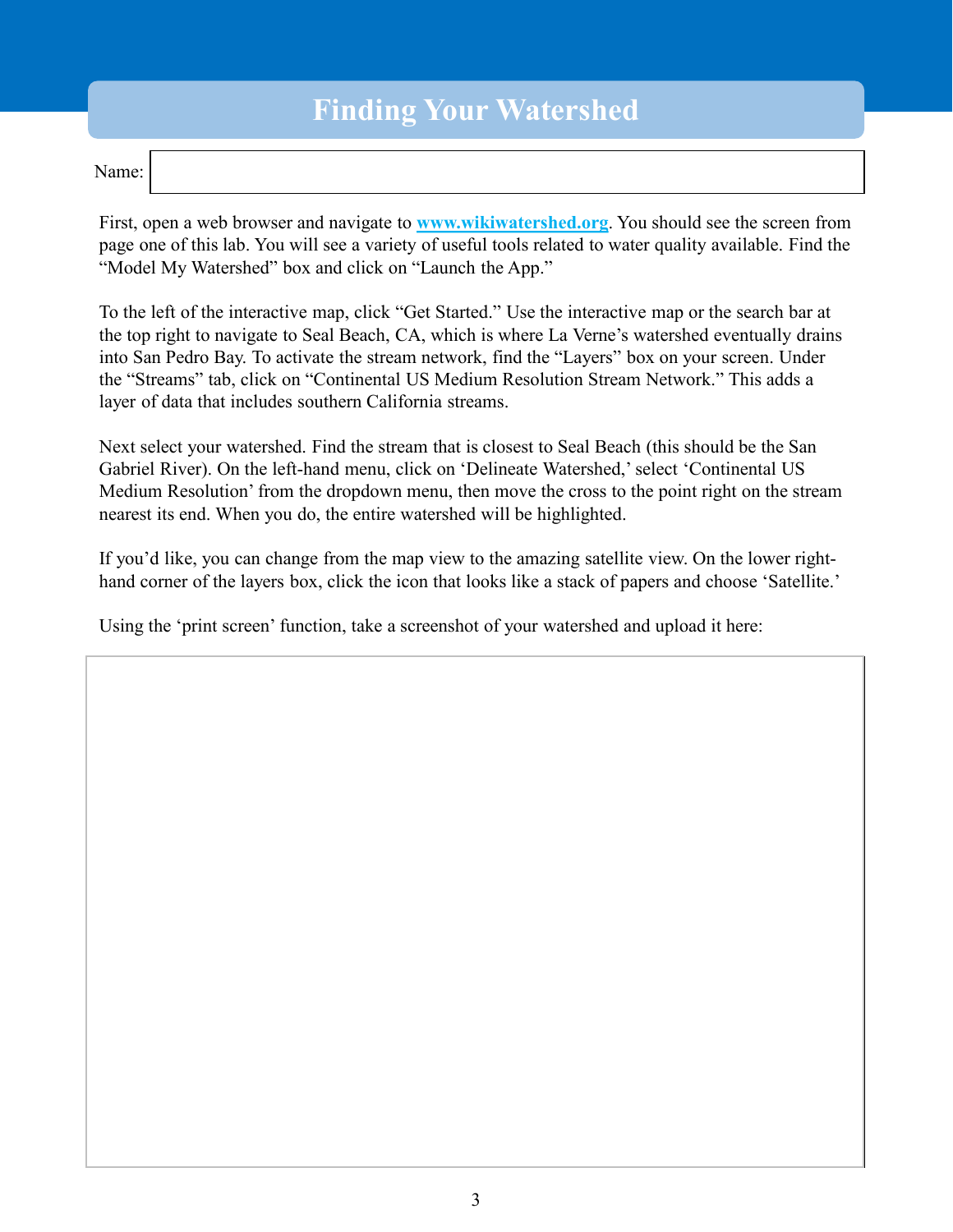### **Land and Stream Data**

Name:

To the left of your map, you will see data pertaining to the watershed you've delineated. This data comes from an 'on the spot' analysis of the watershed you selected along with the NLCD data.

What is the total length of streams in your watershed?

What is the maximum stream order found in your watershed?

What's the mean channel slope of your stream (percent drop in elevation)?

Click on the 'Land' tab to observe a breakdown of the land use estimated from the NLCD database. Use the numbers from the table to determine the area and percentage of the following land use categories, combining as necessary:

|            | Developed,<br><b>Open Space</b> | Developed,<br><b>Other</b><br>(Combined) | <b>Forest</b><br>(Combined) | Pasture &<br><b>Crops</b><br>(Combined) | <b>Wetlands</b><br>(Combined) |
|------------|---------------------------------|------------------------------------------|-----------------------------|-----------------------------------------|-------------------------------|
| Area       |                                 |                                          |                             |                                         |                               |
| Percentage |                                 |                                          |                             |                                         |                               |

Do you think your watershed is healthy or degraded, or somewhere in between? State and justify your answer using the available land use data.

In order to improve the health of your watershed, detail the land use categories that would need to be increased or decreased and why they are important.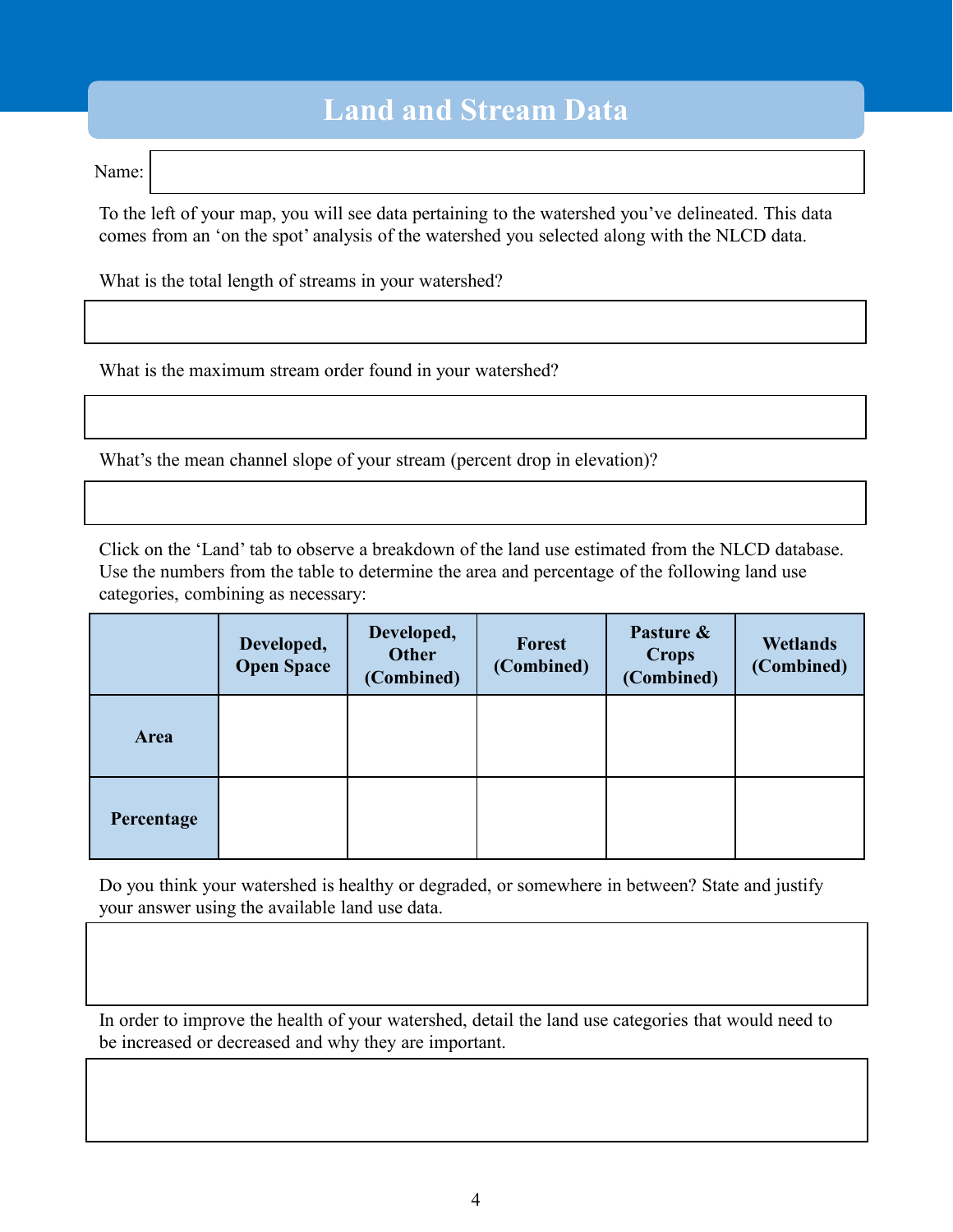## **Other Information Available**

Name:

Other information on your watershed can be found by clicking on the headings at the top of the box to the left. Some information, such as point sources and water quality, are currently only available for the Delaware River watershed, since that is where the model was developed.

What infiltration rate does most of the soil have in this watershed and what is the percentage?

Why would infiltration rate of the soil be important in knowing how the watershed functions?

What are the maximum and minimum temperatures and precipitation levels for your watershed, and when do they occur?

How many livestock animals are present in the watershed and what type?

Does the information in part (d) line up with what you know about the watershed? How do you think they determined this information?

Go back to the layers box. There is more information that can be displayed on the interactive map. Navigate to the "Coverage Grid" tab and click on 'Protected Lands' to observe which land has protection form development. Next to the 'protected lands' layer you will see a small 'i'. Click on this to observe the color-coded key of protected lands types.

What kinds of protected lands are in your watershed?

Do the majority of your watershed's protected lands cover lower-order streams or higher-order streams? Why do you think this is important?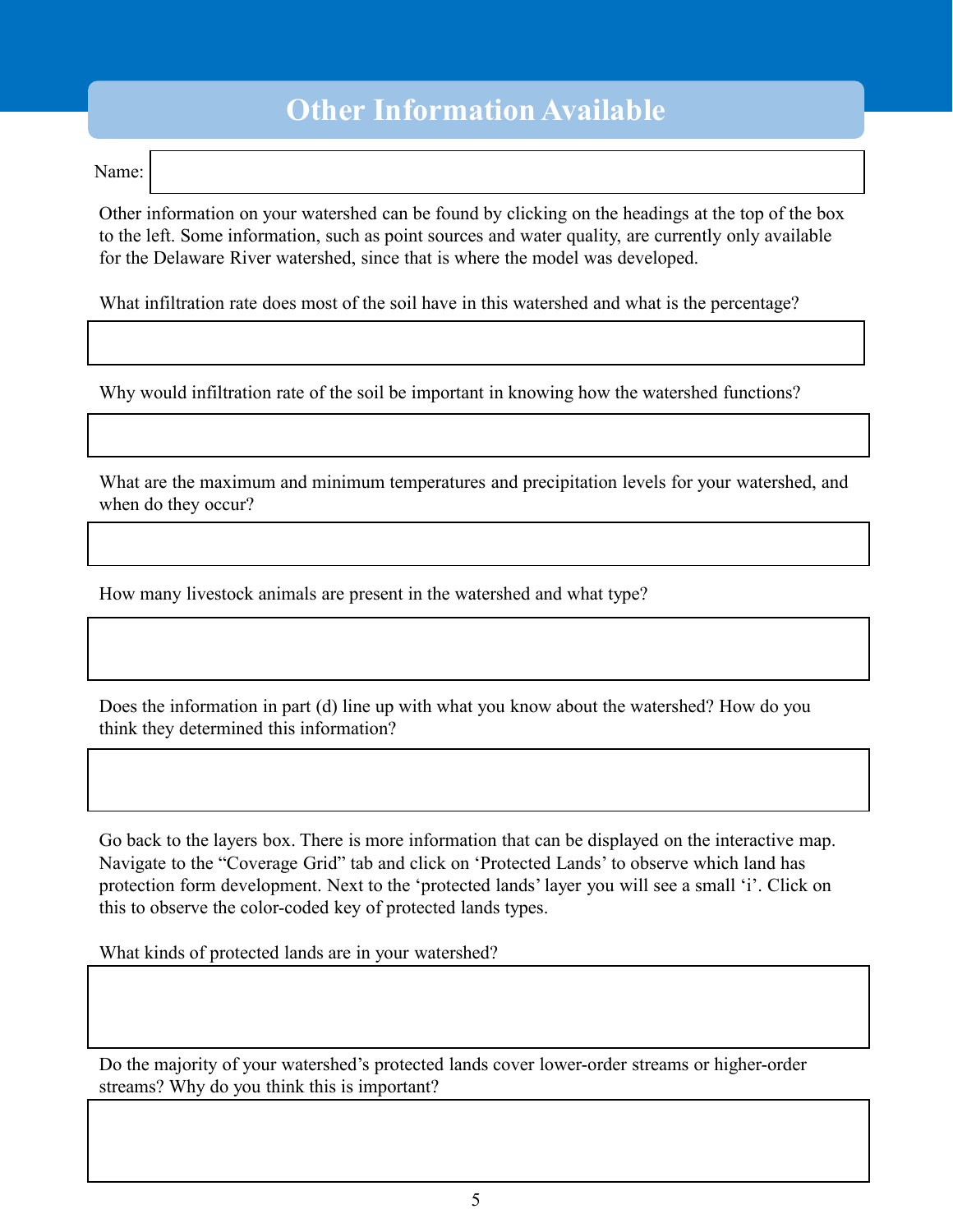# **Model My Watershed**

| иm<br>י |  |
|---------|--|
|---------|--|

Another major capacity of the WikiWatershed page is to be able to model the fate of precipitation and the amount of pollutants coming from your watershed. Specifically, loads of nitrogen, phosphorous, and TSS (sediment) are available as modeled quantities.

In the left-hand panel, click on 'Model' then select the 'Site Storm Model'. Given a certain level of precipitation over 24 hours, the app is able to predict the fate of the precipitation as evaporation from plants, runoff into the waterway, and infiltration into the soil. The slider bar at the top right controls the level of precipitation in the 24 hour storm.

Use the slider bar to select different levels of precipitation, then record the resulting water depth that the model predicts would go to evapotranspiration, infiltration, and runoff.

|                             | Evapotranspiration | <b>Infiltration</b> | <b>Runoff</b> |
|-----------------------------|--------------------|---------------------|---------------|
| 2.5 cm<br>$(-1$ in)         |                    |                     |               |
| $5 \text{ cm}$<br>$(-2$ in) |                    |                     |               |
| 10 cm<br>$(-4$ in)          |                    |                     |               |

Why do you think you saw the patterns in the table above? What characteristics of the watershed play a role in determining how much precipitation ends up as evapotranspiration versus infiltration versus runoff?